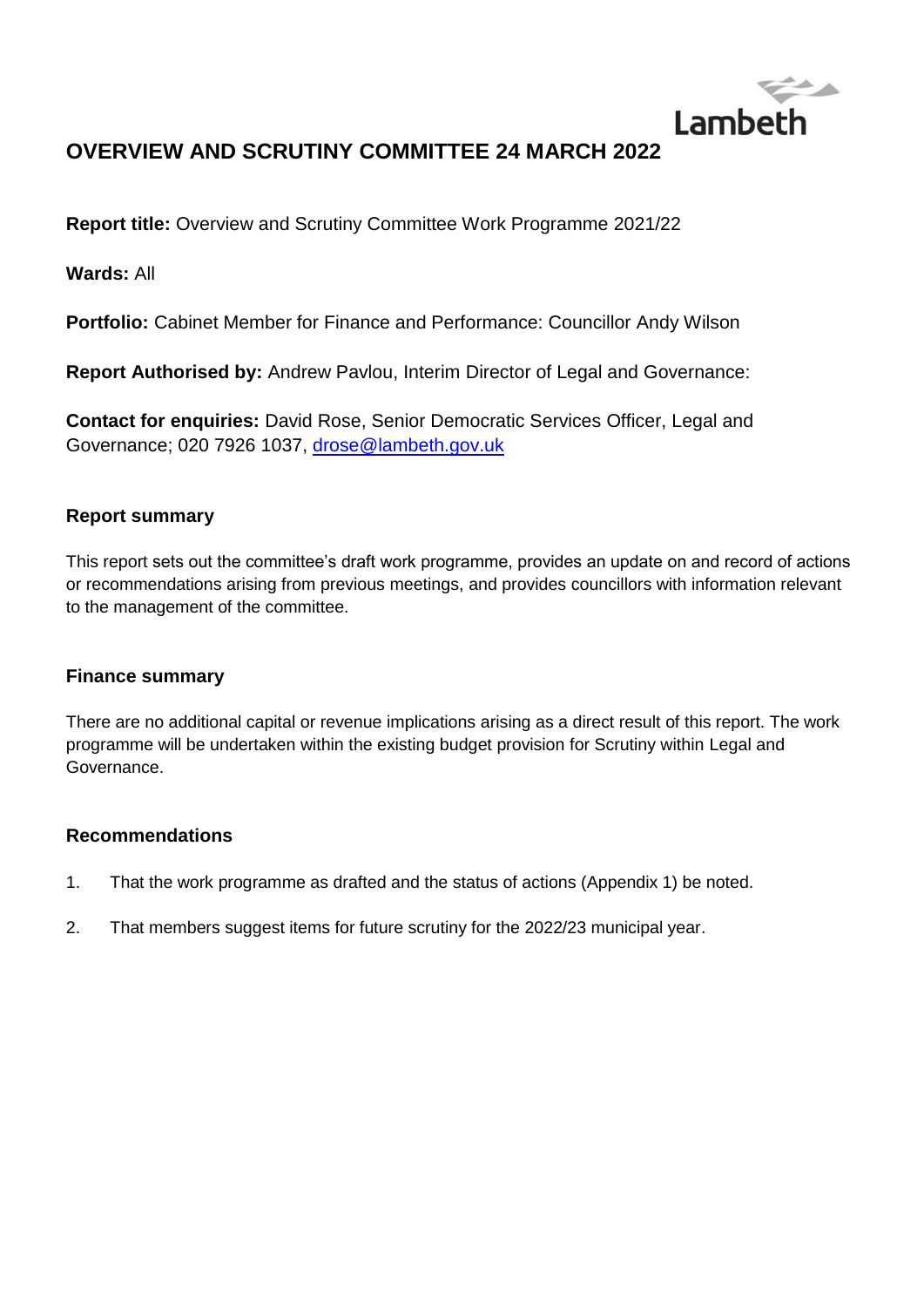## **1. Context**

- 1.1 The Overview and Scrutiny Committee (OSC) is responsible for overseeing and scrutinising the whole range of the Authority's functions and responsibilities, as well as other public service providers' work and its impact on the local community. The committee's remit extends to all matters which impact on the economic, social and environmental wellbeing of those who live, work, study or use services in the borough.
- 1.2 OSC also exercises the council's statutory scrutiny functions in relation to health, and crime and disorder. The committee has responsibility for the review and scrutiny of matters relating to the planning, provision and operation of health and related services in Lambeth (and any substantial variation thereof) in accordance with the Health and Social Care Act 2012 and relevant regulations. The committee is also the borough's designated 'Crime and Disorder Scrutiny Committee' in accordance with the Police and Justice Act 2006 and has responsibility for scrutinising the work of the Safer Lambeth Partnership.
- 1.3 At the AGM on 21 April 2021, Council agreed the committee membership and meeting dates for the 2021/22 municipal year. Further information can be found on the Council's website at: <http://moderngov.lambeth.gov.uk/ieListMeetings.aspx?CommitteeId=113>
- 1.4 The Children's Services Scrutiny Sub-Committee (CSSC) established in April 2017 is continuing in 2021/22 and is scheduled to meet three times over the course of the year, a reduction in meetings from previous years. Cllr Joshua Lindsey, the Chair of CSSC, also sits on OSC in order to ensure coordination of work between the two bodies, eliminate any potential duplication and feed in findings from CSSC into OSC, and vice versa, where relevant.
- 1.5 In addition, a new Housing Scrutiny Sub-Committee (HSSC) is being established this municipal year with the remit to scrutinise the full range of housing management services which fall under the control of the Director of Housing, together with Private Sector Enforcement and Regulation. HSSC is chaired by Cllr Mary Atkins, OSC Vice Chair.

## **2. Proposal and Reasons**

- 2.1 The Overview and Scrutiny Committee is invited to consider its work programme at each meeting. Although some flexibility needs to be retained to enable items to be added at relatively short notice, planning the committee's work programme assists in the commissioning of reports and helps to ensure that planned work is considered in a timely manner.
- 2.2 The committee's draft work programme and action monitoring table are attached at Appendix 1. The work programme is updated following completion of any actions or recommendations arising or timetabling of new items. Only those actions which are amber or red rated from the 2020/21 round of meetings are included. The work programme should be monitored at each meeting to ensure that previous actions and requests have been completed in full.
- 2.3 Arrangements for meetings for the 2022/23 municipal year are yet to be confirmed but suggested areas for future scrutiny are set out in the appendix to this report, taking into account the committee's previous work and issues identified.

#### **Scrutiny Commissions**

2.4 All proposals for scrutiny commissions should be submitted to the Scrutiny Team and will be considered by the OSC Chair and Vice Chairs in the first instance. Councillors submitting a proposal for a commission are asked to provide outline information using the commission scoping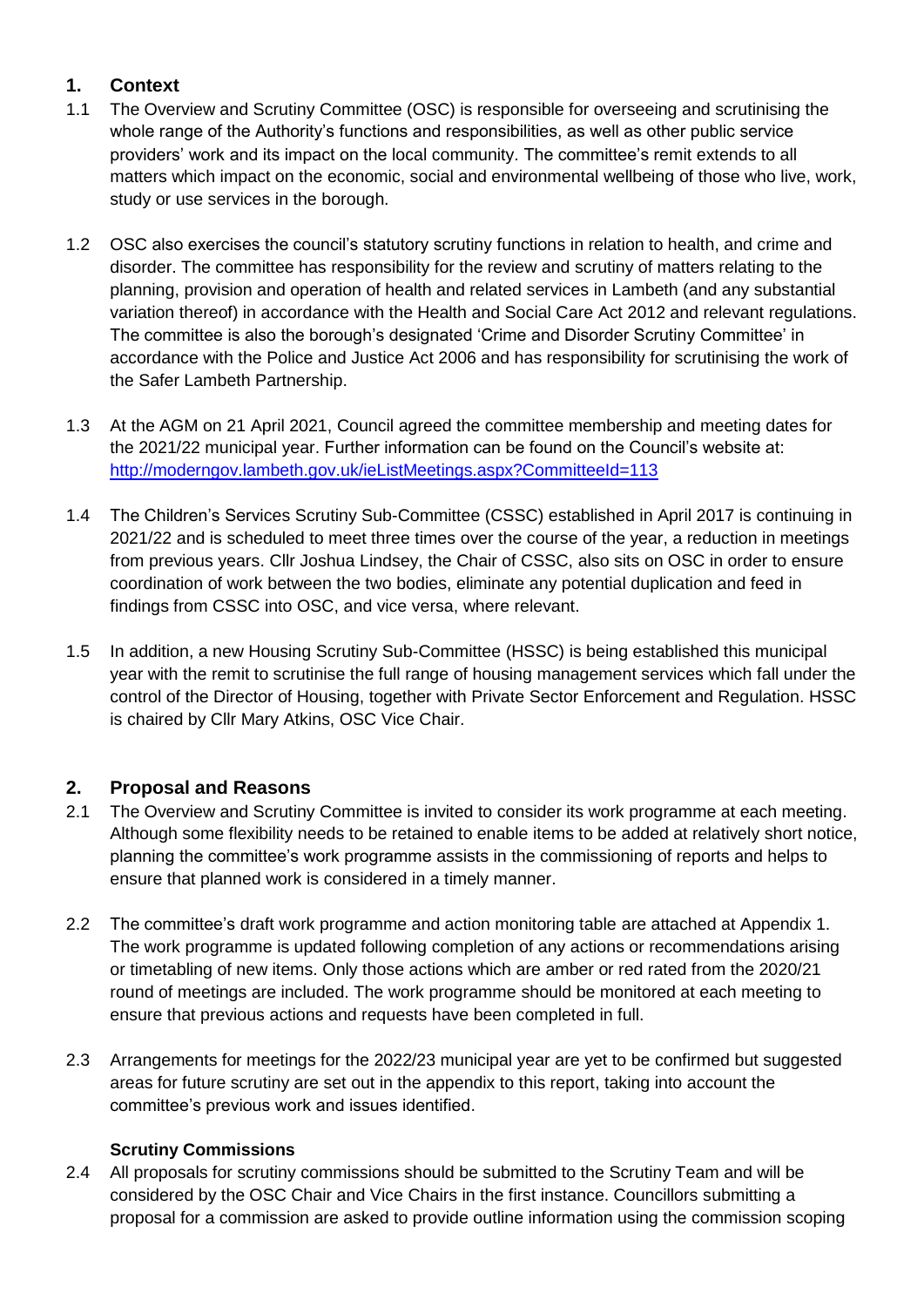template. Commissions can only be progressed when adequate resource has become available in the Democratic Services Team. The table included in Appendix 1 summarises the status of all current commissions.

2.5 In December 2020 OSC agreed to establish a commission on Low Traffic Neighbourhoods (LTNs) – specifically the processes used to introduce and evaluate such emergency measures and identifying lessons for future such situations. The commission met on 17 December 2020 to refine its terms of reference and agree an outline work plan and has since met a further seven times, taking evidence from the Deputy Leader of the Council (Sustainable Transport, Environment and Clean Air) and officers regarding the emergency LTN rollout in Lambeth; considering a variety of research papers, articles and reports on LTNs more widely; examining common themes in objections to LTN schemes; and hearing from two university professors with specialisms in active travel, and attitudes and behaviour change in relation to climate change initiatives. The commission's draft report was agreed at the October meeting and was approved, along with the action plan, at Cabinet on 22 November 2021.

#### **Joint Health Overview and Scrutiny Committees**

#### *Our Healthier South East London JHOSC*

2.6 Our Healthier South East London (OHSEL) Joint Health Overview and Scrutiny Committee (JHOSC) comprises representatives of the six boroughs across South East London - the London Boroughs of Bromley, Bexley, Lambeth, Lewisham and Southwark and the Royal Borough of Greenwich. The Joint Committee's role is to scrutinise health services across South East London, in particular the proposals and consultation processes of the NHS Our Healthier South East London programme to ensure that improved, safe and sustainable health services are delivered across the region. The Council's representatives are currently Cllr Marianna Masters, who is Vice Chair of the JHOSC, and Cllr Rezina Chowdhury. The first meeting of the municipal year took place online (informally) on 30 June 2021. Further information on the committee's work can be found at:<https://cds.bromley.gov.uk/mgCommitteeDetails.aspx?ID=714> .

#### *Lambeth Hospital JHOSC*

- 2.7 In late 2019 a service change proposal was received from NHS Lambeth Clinical Commissioning Group and their provider, South London and Maudsley NHS Foundation Trust (SLaM) regarding the potential reconfiguration of mental health inpatient services at Lambeth Hospital; specifically the transfer of one psychiatric intensive care unit (PICU) and four acute wards to a new facility on the Maudsley Hospital site, located in the London Borough of Southwark. Following conversations with commissioners and colleagues in Southwark it was decided that this proposal amounted to a substantial reconfiguration proposal covering more than one local authority area (in accordance with the Local Authority (Public Health, Health and Wellbeing Boards and Health Scrutiny) Regulations 2013) and, as such, a JHOSC has been established between the London Boroughs of Lambeth and Southwark to scrutinise the plans.
- 2.8 This JHOSC held its first meeting on 6 February 2020, during which the Terms of Reference and consultation plans were approved. Last year, the committee conducted a virtual tour of the Lambeth Hospital site and a fly-through of Douglas Bennett House, which will be built on the Maudsley Hospital site. In addition to the tour, information was provided on the need for change while updates were provided on the consultation process and the timeframe for decision making.
- 2.9 The consultation ran from 4 March until 31 May and the JHOSC met on 28 May 2020 to consider, and respond to, the proposals in more detail. A meeting on 30 June allowed further scrutiny, and recommendations to be made, before the South East London Clinical Commissioning Group made its final decision to relocate four acute wards and the Psychiatric Intensive Care Unit (PICU) from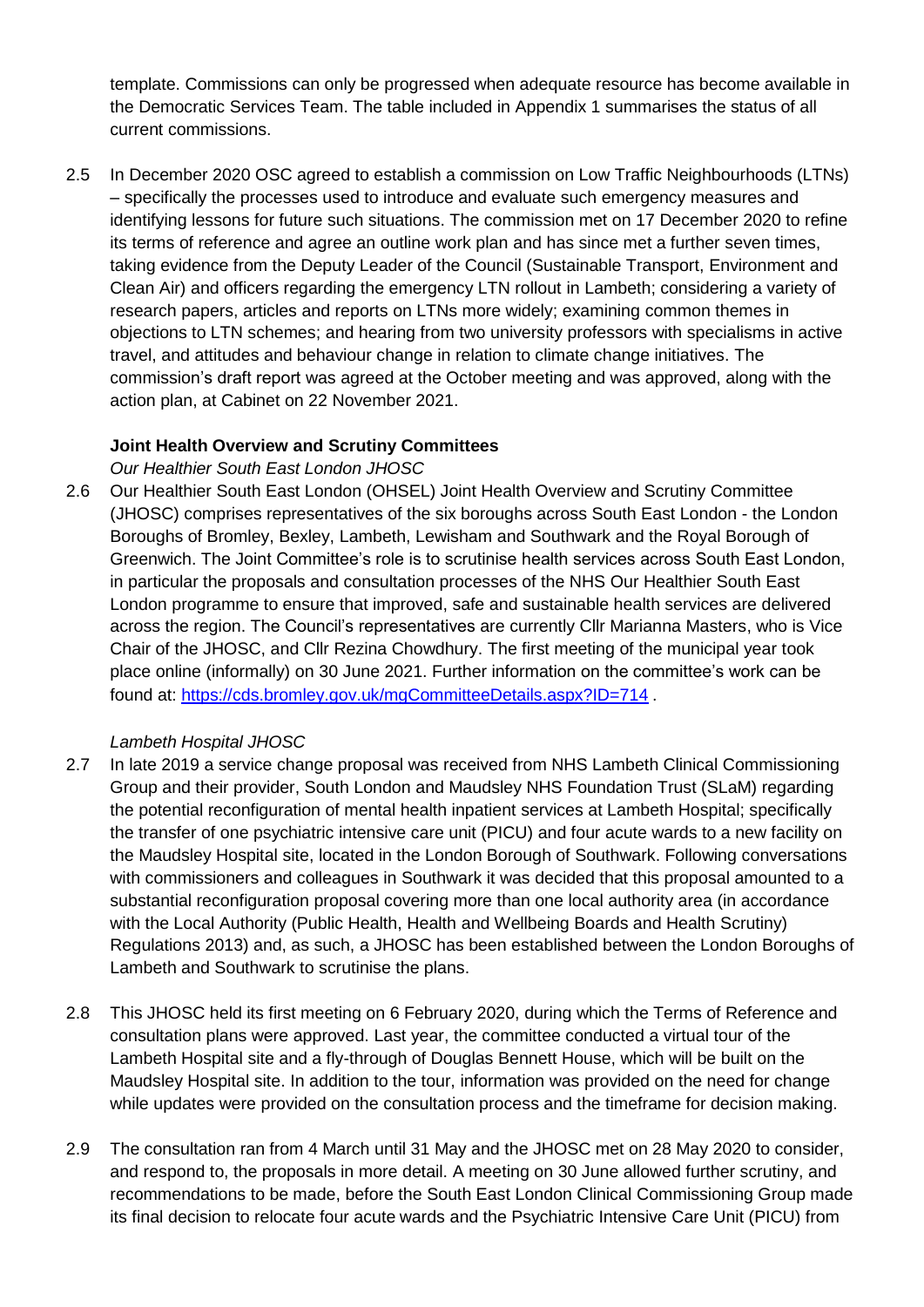Lambeth Hospital to the Maudsley site. These proposals were supported by the JHOSC. However, an additional meeting was held in January 2021 to ensure monitoring of progress. Moving forwards, the Committee will continue to be briefed on developments informally and, if required, will hold further meetings ahead of the opening of Douglas Bennett House in early 2023.

2.10 The Council's representatives are Cllr Marianna Masters, the Chair, Cllr Joshua Lindsey and Cllr Rezina Chowdhury.

#### **Borough Plan**

- 2.11 Lambeth's Borough Plan sets out the outcomes and objectives that the Council is trying to achieve; these can be a useful tool for scrutiny members in their holding to account role; and, to support the consideration, identification, and prioritisation of work programme items. The Borough Plan is based around five big ambitions:
	- a. enable sustainable growth and investment;
	- b. increase community resilience;
	- c. promote care and independence by reforming services;
	- d. make Lambeth a place where people want to live, work and invest; and,
	- e. be passionate about equality, strengthening diversity, and delivering inclusion.

#### **Forward Plan**

- 2.12 The Forward Plan lists all key decisions that the Council (including the Health and Wellbeing Board) will take over the coming months. A key decision is defined as an executive decision which will:
	- (1) Require an amendment to the Community Plan Outcomes Framework or require a recommendation to Council to amend the Budget and Policy Framework; and/or
	- (2) Result in the local authority incurring expenditure, raising income or making savings in excess of £500,000; and/or
	- (3) Have a significant impact on:
		- (a) communities living or working in an area comprising two or more wards in Lambeth; or
		- (b) wellbeing of the community or the quality of service provided to a significant number of people living or working in an area; or,
		- (c) communities of interest
- 2.13 The plan is therefore a useful tool for identifying forthcoming decisions where the committee might add value. The Forward Plan can be found at: <https://moderngov.lambeth.gov.uk/mgListPlans.aspx?RD=0&RPId=137&bcr=1>

#### **3. Finance**

3.1 There are no additional capital or revenue implications arising as a direct result of this report. The work programme will be undertaken within the existing budget provision for Scrutiny within Legal and Governance.

## **4. Legal and Democracy**

- 4.1 There are no legal implications, but advice on specific work programme items may be provided in the future.
- 4.2 There are no further democratic implications arising from this report.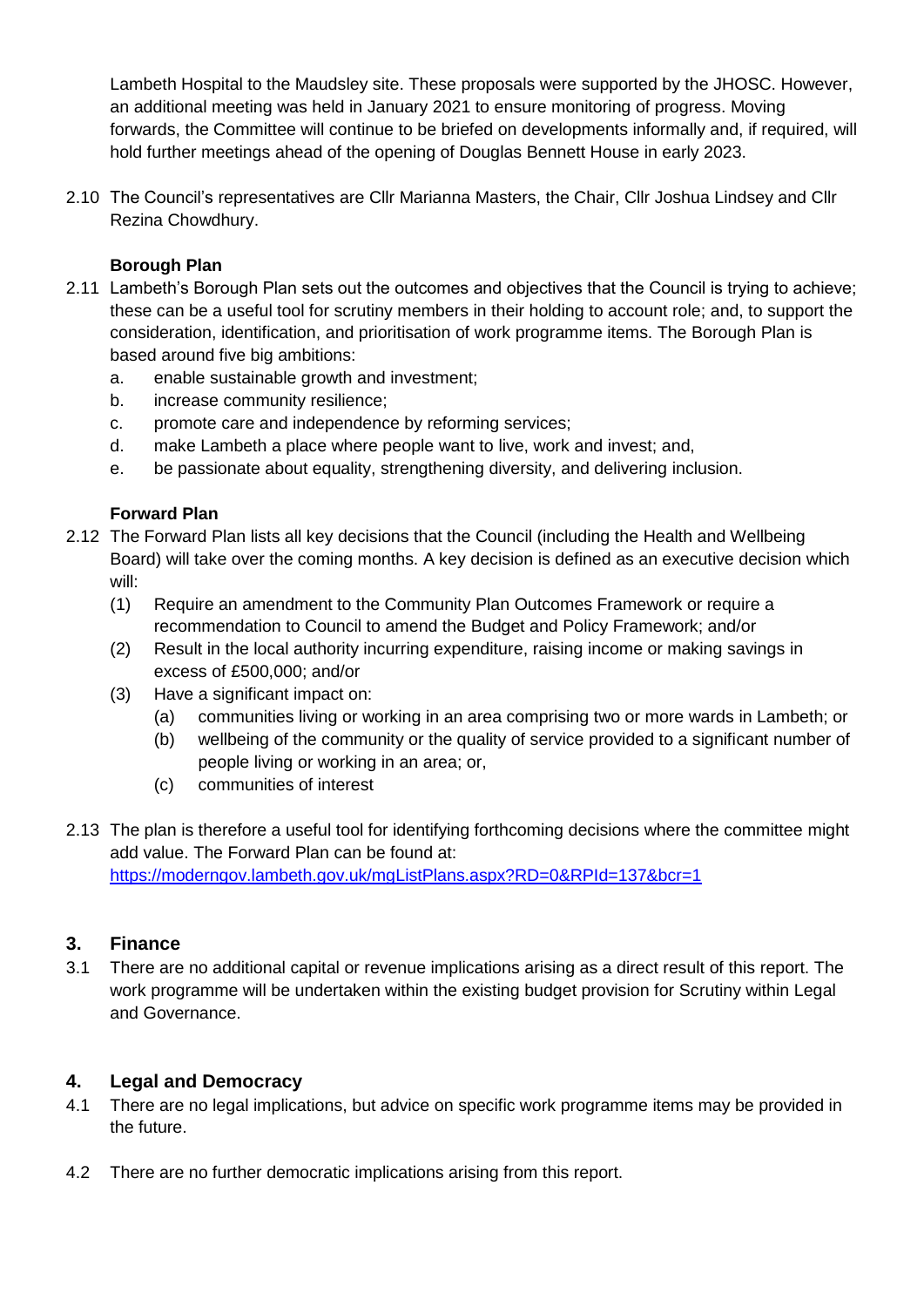## **5. Consultation and co-production**

5.1 All members of the council are entitled to suggest items for scrutiny work programmes in accordance with the council's scrutiny procedure rules (Constitution Part 3, Section 6). Suggestions are also invited specifically from scrutiny members as part of their community leadership role and from members of the public. The council's website includes a form for the submission of suggestions and for public notice questions.

### **6. Risk management**

6.1 None.

#### **7. Equalities impact assessment**

7.1 An equalities impact assessment of the work programme has not been undertaken. Reports commissioned by the committee will be expected to address any equalities issues. Any recommendations arising from commissions will have equalities implications considered at the drafting stage.

## **8. Community safety**

8.1 None.

#### **9. Organisational implications**

9.1 None.

## **10. Timetable for implementation**

10.1 See Appendix 1.